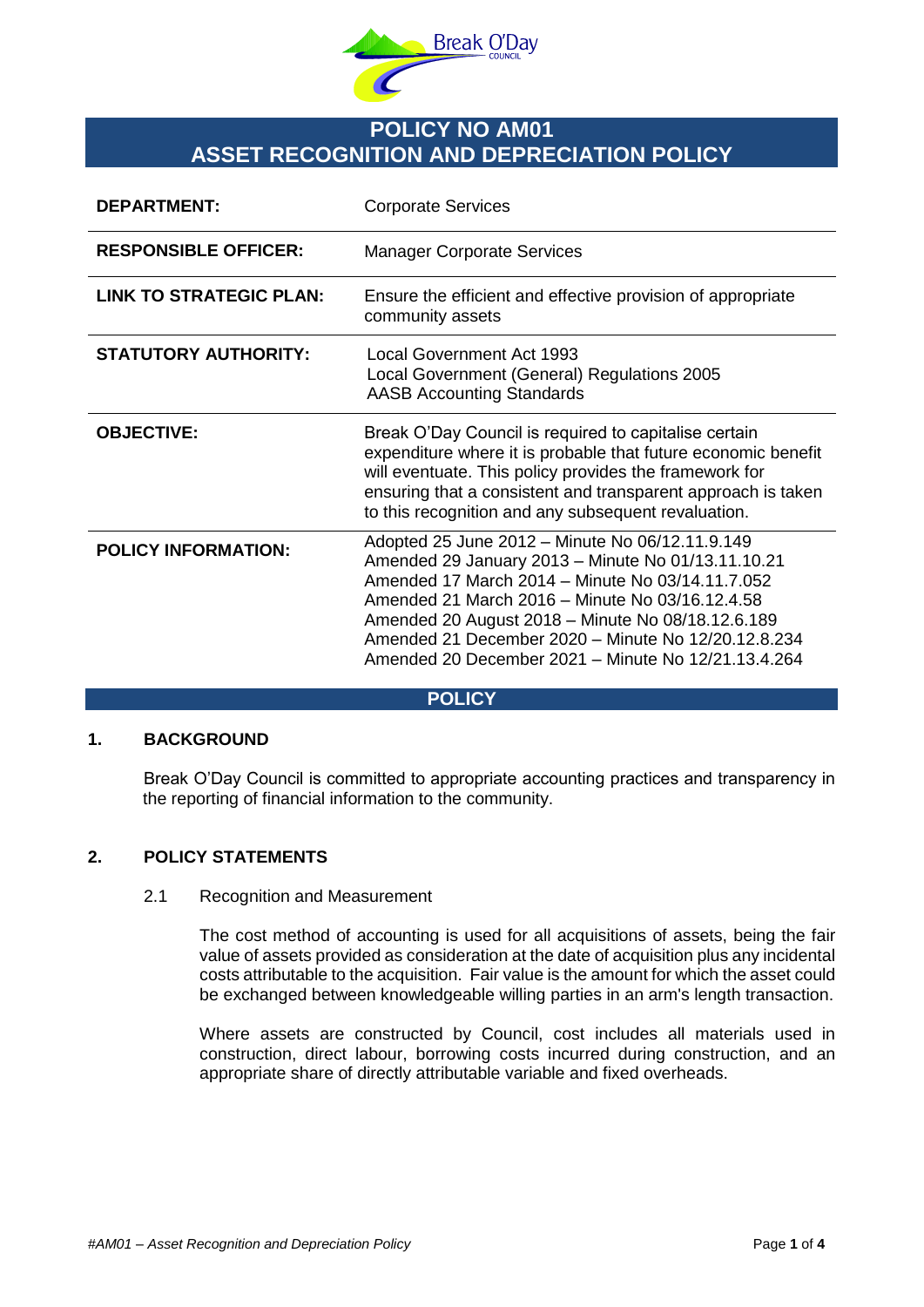

An asset will be recognised where it is probable that future economic benefits embodied in the asset will eventuate, the useful life of the asset exceeds one year, and the cost of the asset can be measured reliably and exceeds the threshold applicable to its class as follows:

## **Threshold**

|                                                | \$000 |
|------------------------------------------------|-------|
| <b>Property</b>                                |       |
| Land                                           |       |
| land                                           | 5.0   |
| land improvements                              | 5.0   |
| <b>Buildings</b>                               | 5.0   |
| buildings                                      | 5.0   |
| heritage buildings                             | 5.0   |
| <b>Plant and Equipment</b>                     |       |
| plant, machinery and equipment                 | 1.5   |
| fixtures, fittings and furniture               | 1.5   |
| computers and telecommunications               | 1.5   |
| <b>Infrastructure</b>                          |       |
| <b>Roads</b>                                   |       |
| road pavements and seals                       | 5.0   |
| road substructure                              | 5.0   |
| road formation and earthworks                  | 5.0   |
| road kerb, channel and minor culverts          | 5.0   |
| <b>Bridges</b>                                 |       |
| bridges deck                                   | 5.0   |
| bridges substructure                           | 5.0   |
| <b>Other</b>                                   |       |
| footpaths and cycle ways                       | 5.0   |
| drainage                                       | 5.0   |
| recreational, leisure and community facilities | 5.0   |
| waste management                               | 5.0   |
| parks, open space and streetscapes             | 5.0   |
| off street car parks                           | 5.0   |

# 2.2 Depreciation and Amortisation

Buildings, land improvements, plant and equipment, infrastructure and other assets having limited useful lives are systematically depreciated over their useful lives to the Council in a manner which reflects consumption of the service potential embodied in those assets. Estimates of remaining useful lives and residual values are made on a regular basis with major asset classes reassessed annually. Depreciation rates and methods are reviewed annually.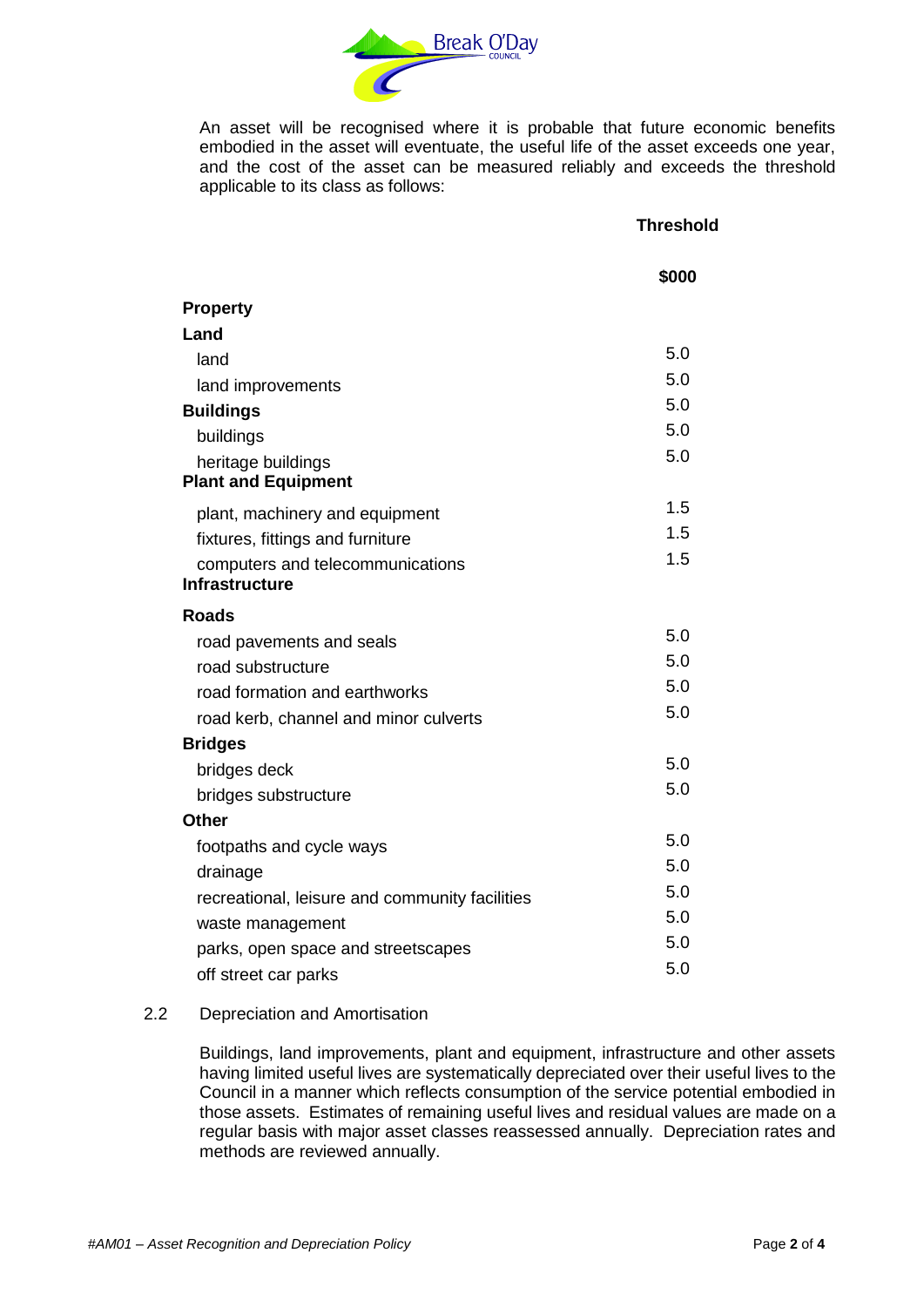

Where assets have separate identifiable components that are subject to regular replacement, these components are assigned distinct useful lives and residual values and a separate depreciation rate is determined for each component.

Where a specific asset has an identifiable life attributed by a qualified expert, this may be used rather than depreciation periods by asset class.

Straight line depreciation is charged based on the residual useful life as determined each year.

Major depreciation periods used are listed below:

|                                                | <b>Period</b> |
|------------------------------------------------|---------------|
| <b>Property</b>                                | <b>Years</b>  |
| Land                                           |               |
| land improvements                              | 25            |
| <b>Buildings</b>                               |               |
| buildings                                      | 50-220        |
| <b>Plant and Equipment</b>                     |               |
| plant, machinery and equipment                 | $3 - 20$      |
| fixtures, fittings and furniture               | $3 - 20$      |
| computers and telecommunications               | $5 - 10$      |
| <b>Infrastructure</b>                          |               |
| <b>Roads</b>                                   |               |
| road pavements and seals                       | 22-95         |
| road substructure                              | 100           |
| road formation and earthworks                  | 100           |
| road kerb, channel and minor culverts          | 85            |
| <b>Bridges</b>                                 |               |
| bridges deck                                   | 80            |
| bridges substructure                           | 80            |
| <b>Other</b>                                   |               |
| footpaths and cycle ways                       | 60            |
| drainage                                       | 60-80         |
| recreational, leisure and community facilities | 25            |
| waste management                               | 25            |
| parks, open space and streetscapes             | 25            |

#### 2.3 Revaluation

Subsequent to the initial recognition of assets, non-current physical assets, other than Plant and Equipment, Furniture and Fittings, Land Improvements and Historical Assets are measured at their fair value, being the amount for which the assets could be exchanged between knowledgeable willing parties in an arm's length transaction.

For infrastructure and other assets where no active market exists, fair value will be determined to be the current replacement cost of an asset less, where applicable,